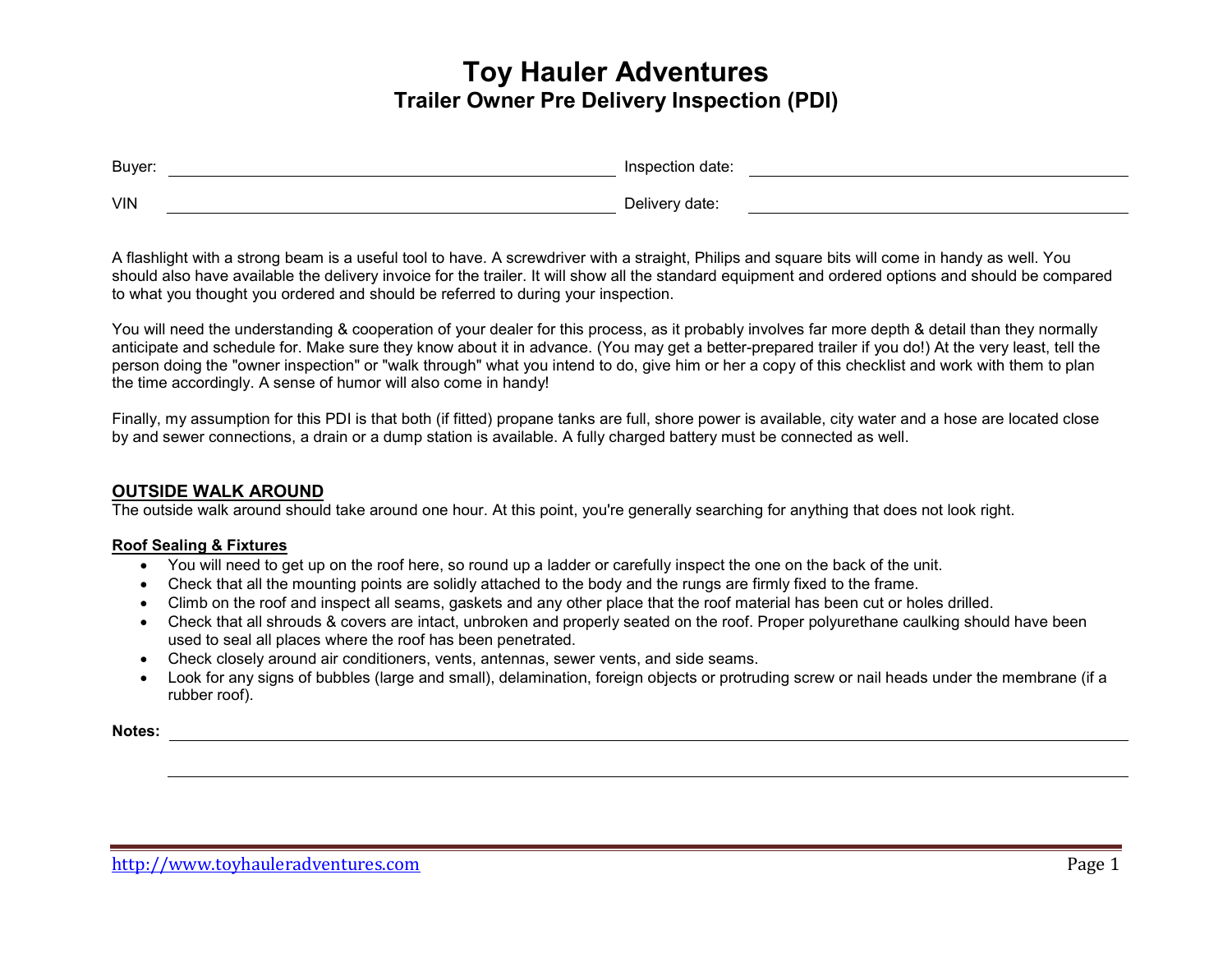### **Windows**

• Check closely around each window to make sure it has been properly aligned and sealed.

# **Notes:**

## **Entry Doors**

- Check the gasket used on all doors for proper adhesive and coverage.
- Look closely at the door from the inside and confirm that it sits flush against the inside of the doorjamb.
- Confirm that each key works in the appropriate lock.
- The main door should open & close smoothly and lock without undue effort.
- Check that the screen door opens smoothly alone and locks to the main door without any extra effort.

## **Notes:**

## **Baggage Compartments**

- Open and close each door checking for alignment and gasketing.
- Confirm that each key works in the appropriate lock
- All hinges should be tight and secure and the latches should hold the door tightly closed and still be easy to open.
- Look for any signs of moisture that might indicate rain leakage.
- Verify that compartment lighting (if fitted) works properly.
- Any gas cylinders used for keeping to door open should be properly installed so as not to interfere with items stored in the compartment. If clamp-type door hold-opens are used, make sure they are present and hold the door correctly.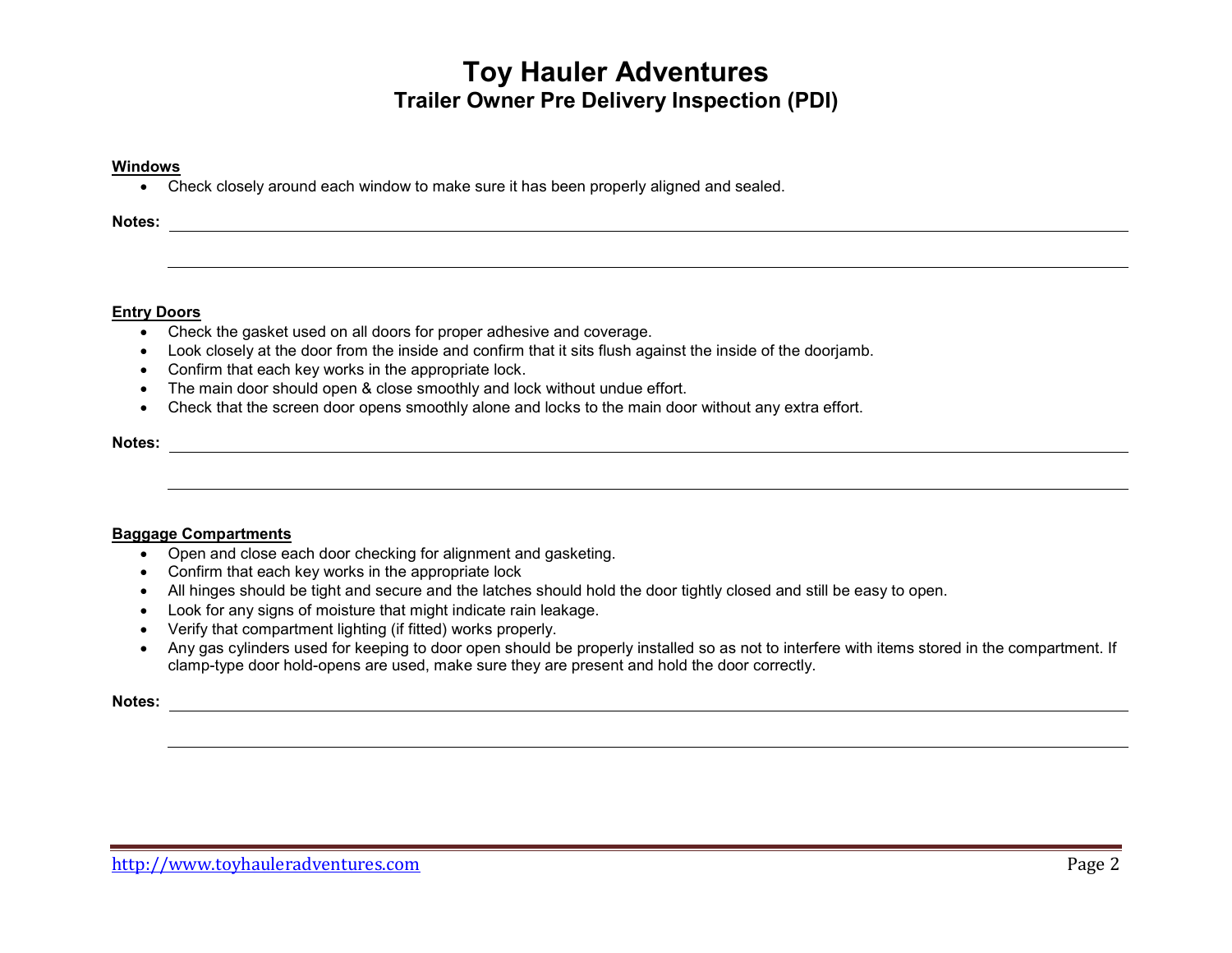### **Sewer & Fresh Water Connections**

- Inspect this area on the trailer to make sure that nothing is broken or deformed.
- If appropriate at this time, make sure you understand how each valve or fitting works.
- Understand the proper function of the black and gray water valves.
- If tank flushing is installed, understand how it operates.
- Understand where the low point drains are for the fresh water system.

## **Telephone & Cable TV Connections**

- Find and understand the telephone and cable connections.
- Make sure a weather cap is present for each connector and that connectors are properly identified & mounting plates are properly sealed.

## **Notes:**

#### **Propane**

- If the tank(s) are contained in a compartment, here should be no possible way for propane to enter into the RV or any other compartment.
- Understand how the regulator works and how it switches between cylinders.
- Confirm that a leak test has been performed on both pigtails between the tanks and regulator and the rest of the system.
- Locate and understand the operation of the main shut off valve (if any).

**Notes:** 

### **Battery**

- Check the battery box to verify that it is ventilated and that any compartment slide mechanisms work properly.
- Verify that no battery cables are rubbing on any part of the frame because that will eventually end up with a short circuit and possible fire.
- Understand the battery type provided and how to maintain them.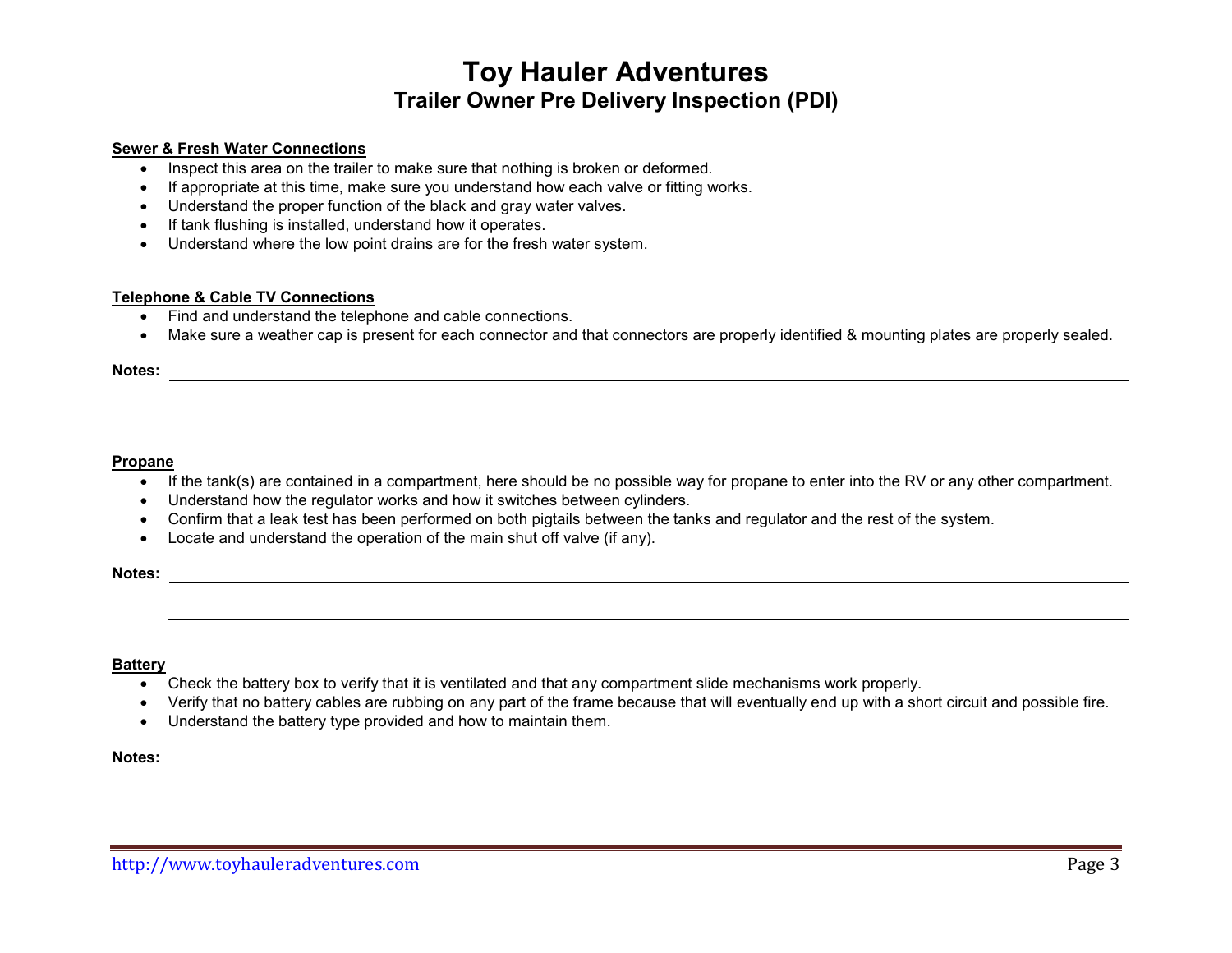### **Paint & Siding**

- Carefully check the paint finish on the RV. Any problems can be verified and corrected at this point with a lot less hassle.
- Site down the side of the unit to check for bumps or depressions in the siding.
- Divide each side of the unit into 2, 3 or 4 sections and inspect for siding issues: color variations, dents or irregularities.
- Do the same for the ends of the unit
- Look at places where vinyl film is used to make sure it is free of any air bubbles.
- Check ends of any decals for uniformity or "mistakes" that may have gouged the siding.
- Look closely where masking tape was used for paint graphics to make sure there is no over-spray.
- Carefully check for surface smoothness and any place when paint coverage is marginal or where there are bubbles.

### **Notes:**

## **Tires and Wheels**

- Closely inspect the tires and wheels and understand the proper inflation pressure.
- Verify the torque of the lug nuts or have the PDI person do it while you watch.
- Find out the proper jacking point for the trailer and what kind of jack to use.
- Determine if your tow vehicle lug nut wrench will fit the lug nuts on the trailer or if another size is necessary.

### **Notes:**

## **Spare Tire**

- Check the condition & pressure of the spare tire.
- Understand how the carrier works if it is the fold-down type.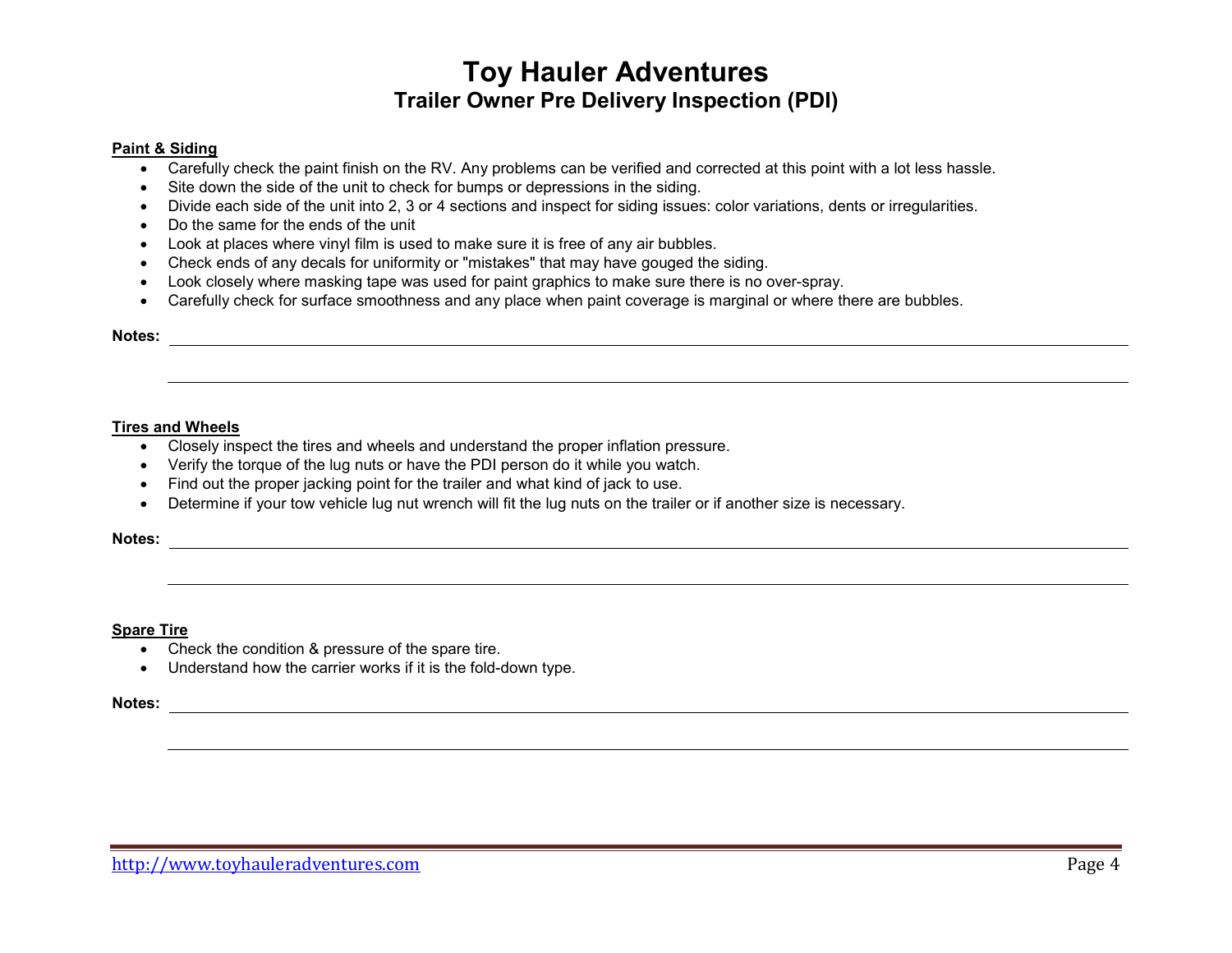## **Awnings**

- Extend and retract each awning paying particular attention to how the awning is locked in the retracted position.
- Make sure all springs, locks and supports work well and are properly aligned.
- Wiggle the mounting points for the support arms to get a feeling for how solidly they are mounted to the body.

<u> 1989 - Johann Stoff, amerikansk politiker (d. 1989)</u>

**Notes:** 

## **Chassis Inspection**

- Put on some old clothes or coveralls and get a good-sized piece of cardboard or carpet to make it easier to lie on you back while checking around under the trailer. If it's possible to do so without jacking up the rig, it's a lot easier, but do what makes sense to you.
- You want to be able to Inspect all air and / or hydraulic lines, wiring, shock absorber attachments, and in general every place that a wire or pipe could rub against something that could cause a problem later.
- All wiring and piping should be properly fastened.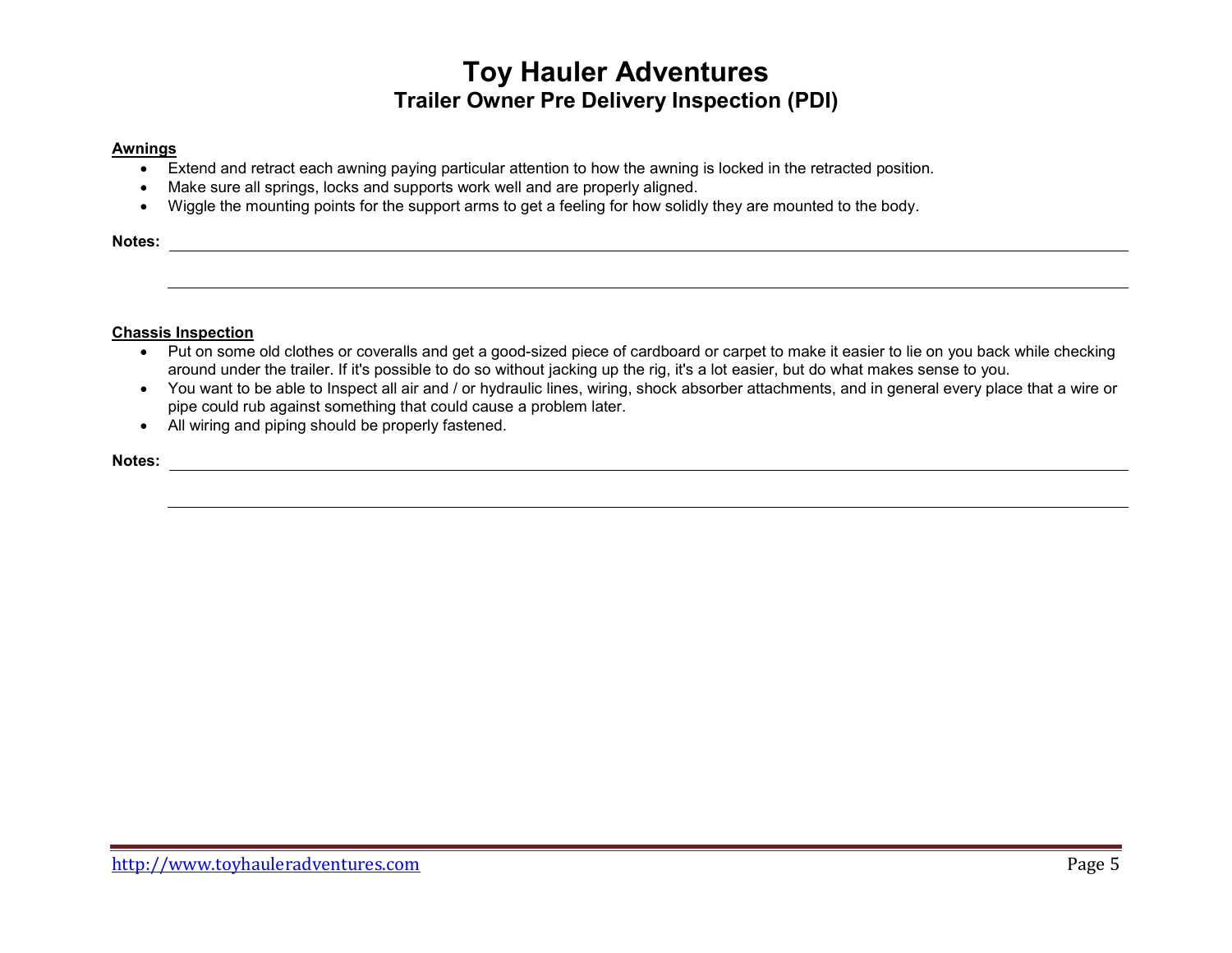## **Slide Out Operation**

- If your RV includes a slide-out or slide-outs then spend the time it takes to understand its operation.
- Start by checking the seals while the slide is retracted.
- You should not be able to find any places where you can see light or detect airflow.
- Use a flashlight to look into dark corners.
- Understand the mechanism that extends and retracts the slide.
- Operate it several times and understand any restrictions on operation.
- Understand the manual retraction process and actually perform the retraction as if the automatic mechanism had failed.
- Look for proper alignment of any wheels that may ride on carpet or other flooring, to insure proper clearance.
- Understand any locking mechanisms that are used to hold the top of the slide out tight against the top of the RV.
- Do your best to make sure the seals are properly installed and operational when the slide is retracted and also when it is extended.

#### **Notes:**

# **INSIDE FIT AND FINISH**

Now its time to go inside. In general you are looking for things that are not finished correctly since it is too late to inspect the design of anything.

### **Cabinets**

- Inspect & open all of the cabinets to insure that all the hinges and latches work well.
- Pull each drawer out to its stop, return it closed and then try to open it like road vibration might do.
- Makes sure that there have been no water leaks and that all the wiring and pipes are well fastened.
- Inspect the linings (if any), to insure they are fastened securely.
- Run your hand along all edges, front & back to check for and delamination or loose edges on molding or vinyl wraps.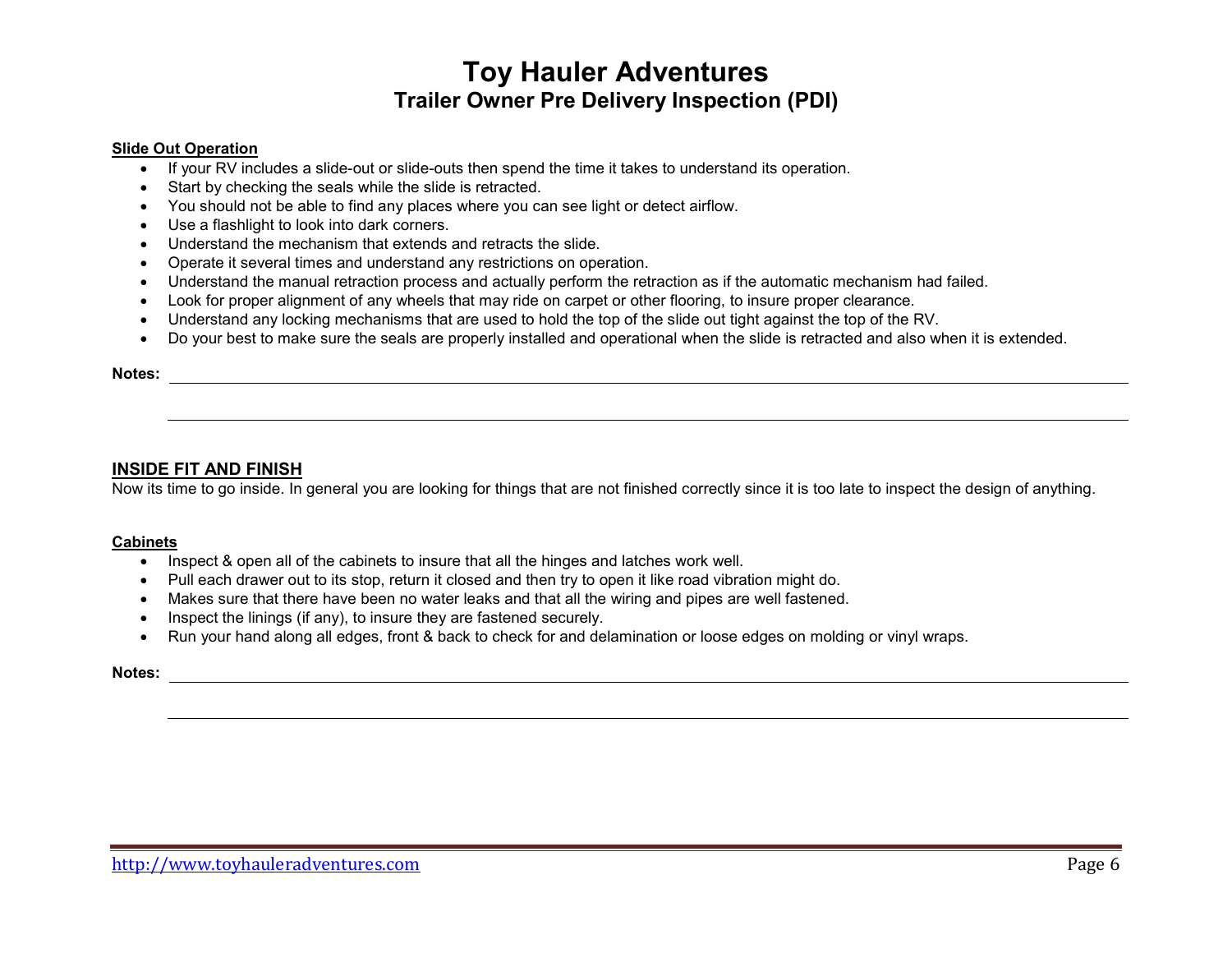### **Molding & trim**

- Go over all the trim on walls, doors & furniture.
- Make sure that everything is fastened on well and not loose or ready to come off.

**Notes:** 

## **Lighting**

- Operate every light switch and observe its function.
- Use the monitor panel to check battery levels.
- Understand and verify any battery disconnect switches.

*(At this point, only 12V lighting can be tested, as the unit is NOT connected to shore power yet)* 

**Notes:** 

## **Closets**

- Open and close all closet doors checking for free operation and proper alignment.
- Hanger rods should be properly fastened and secure.
- Check out the lighting that is provided and any switches that are used.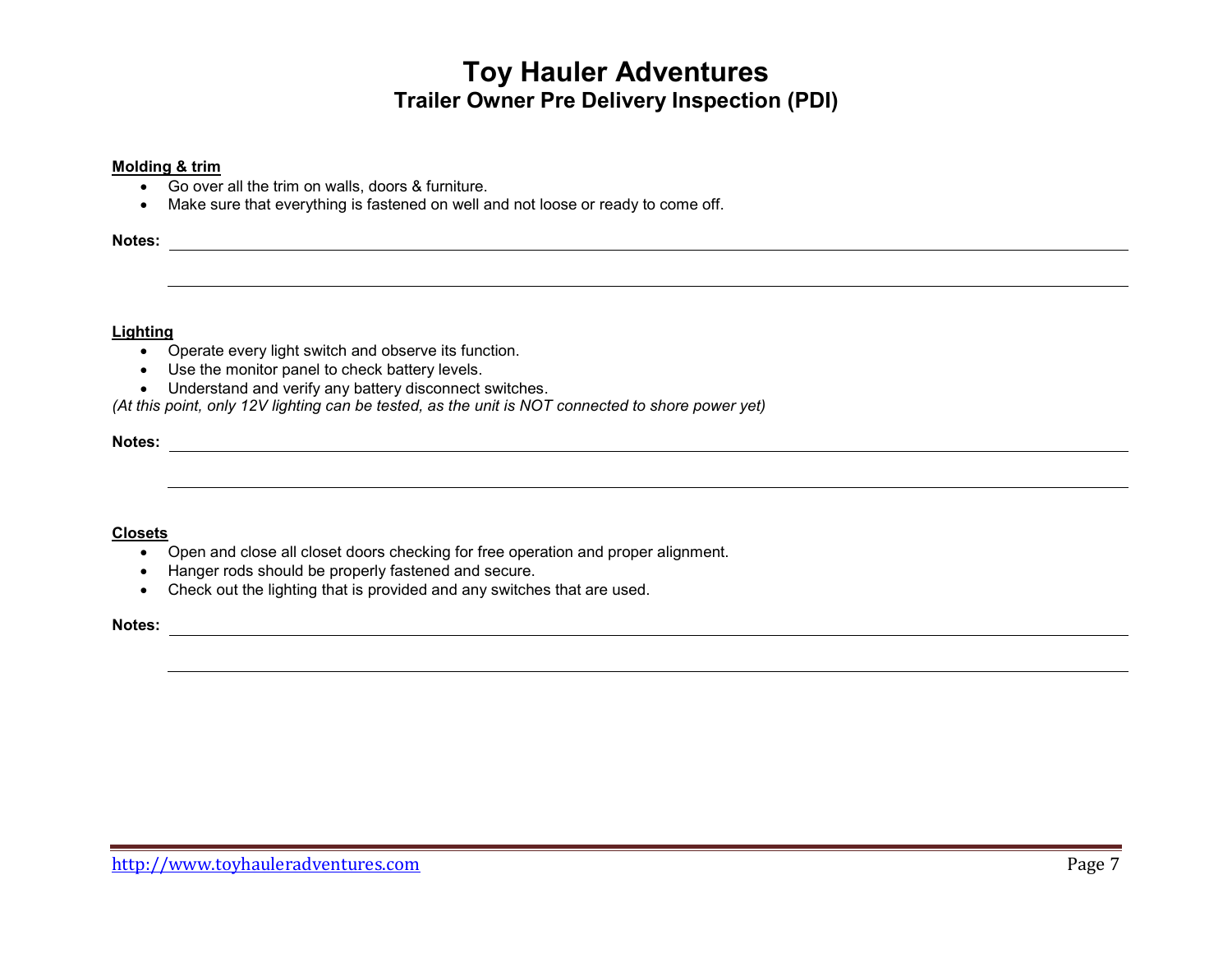## **Furniture**

- Examine every piece of furniture to check for construction, upholstery, pattern and cloth matching.
- Check out the dinette by making it a bed with the appropriate cushions.
- Do the same with the couch or sofa.

**Notes:** 

## **Blinds**

- Operate each blind and check for alignment.
- Look at all valances and trim to be sure they are secured.

**Notes:** 

## **Counter Tops**

- Inspect all counter tops for alignment and fastening.
- Make sure that any trim pieces that should be there are in fact tight.
- Check for caulking quality everywhere there may be water, especially edges near a sink.
- Check the installation of sinks and faucets.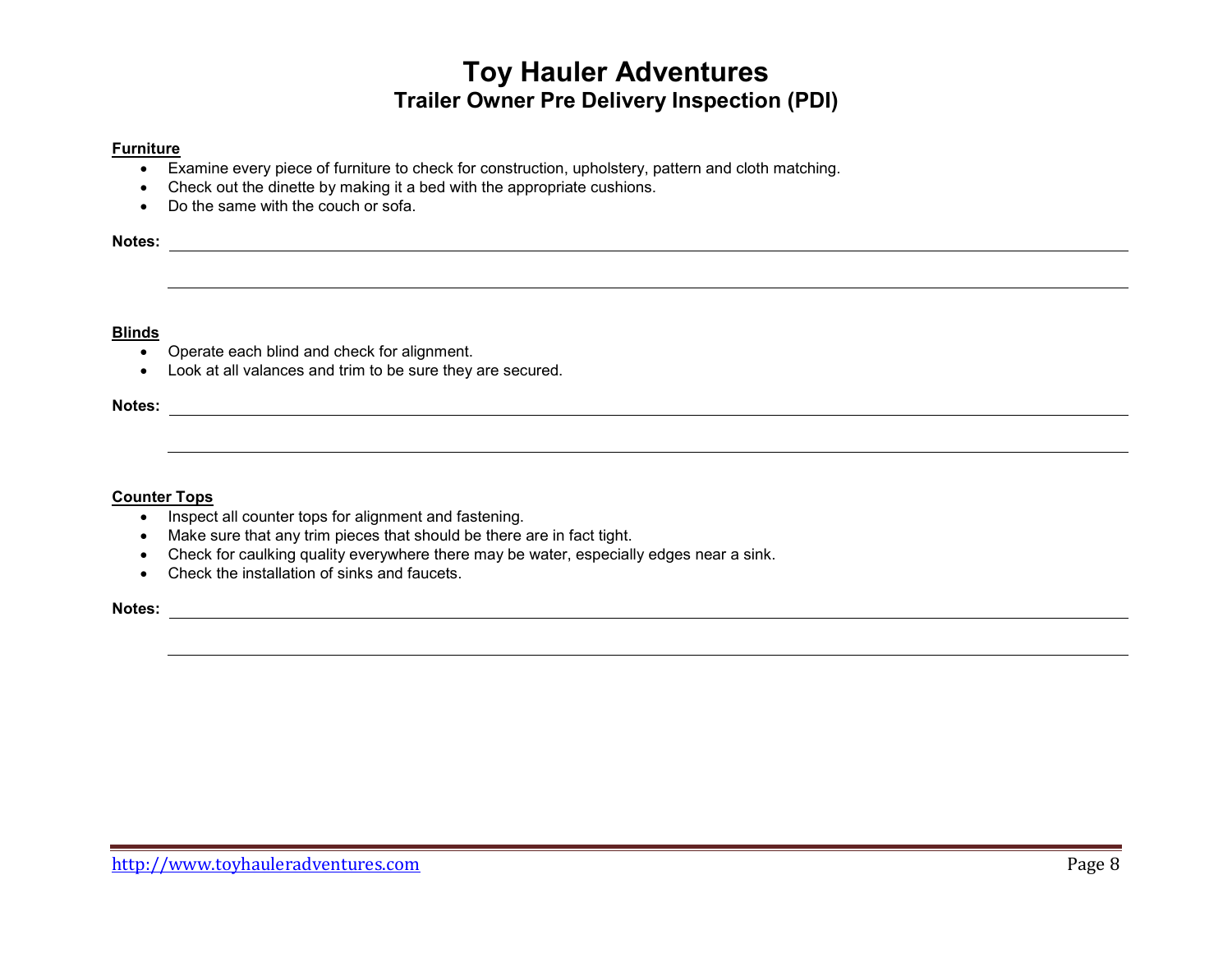## **Windows**

- Open and close every window and operate the latches.
- Pay particular attention to the two safety egress windows or emergency windows and make sure they operate smoothly & easily.

# **Notes:**

## **Floor Coverings**

- Inspect carpet and other floor coverings in all corners to insure that they have been properly fastened down.
- Check areas that slide outs may roll over for pulled threads, cuts or other problems.
- Check closely for gouges or cuts in linoleum tile.

**Notes:** 

# **Wall Coverings**

- Check to make sure that all the wall coverings actually cover and join properly.
- Look for any discoloration or patch jobs that may cover hidden problems.
- Try to find any places where it is not perfect since now is the time to get it fixed while matching patterns are in stock.

 *(Some suggest ordering extra fabric, carpet, and wallpaper now so that matching material is available to make small modifications or repairs at a later date.)*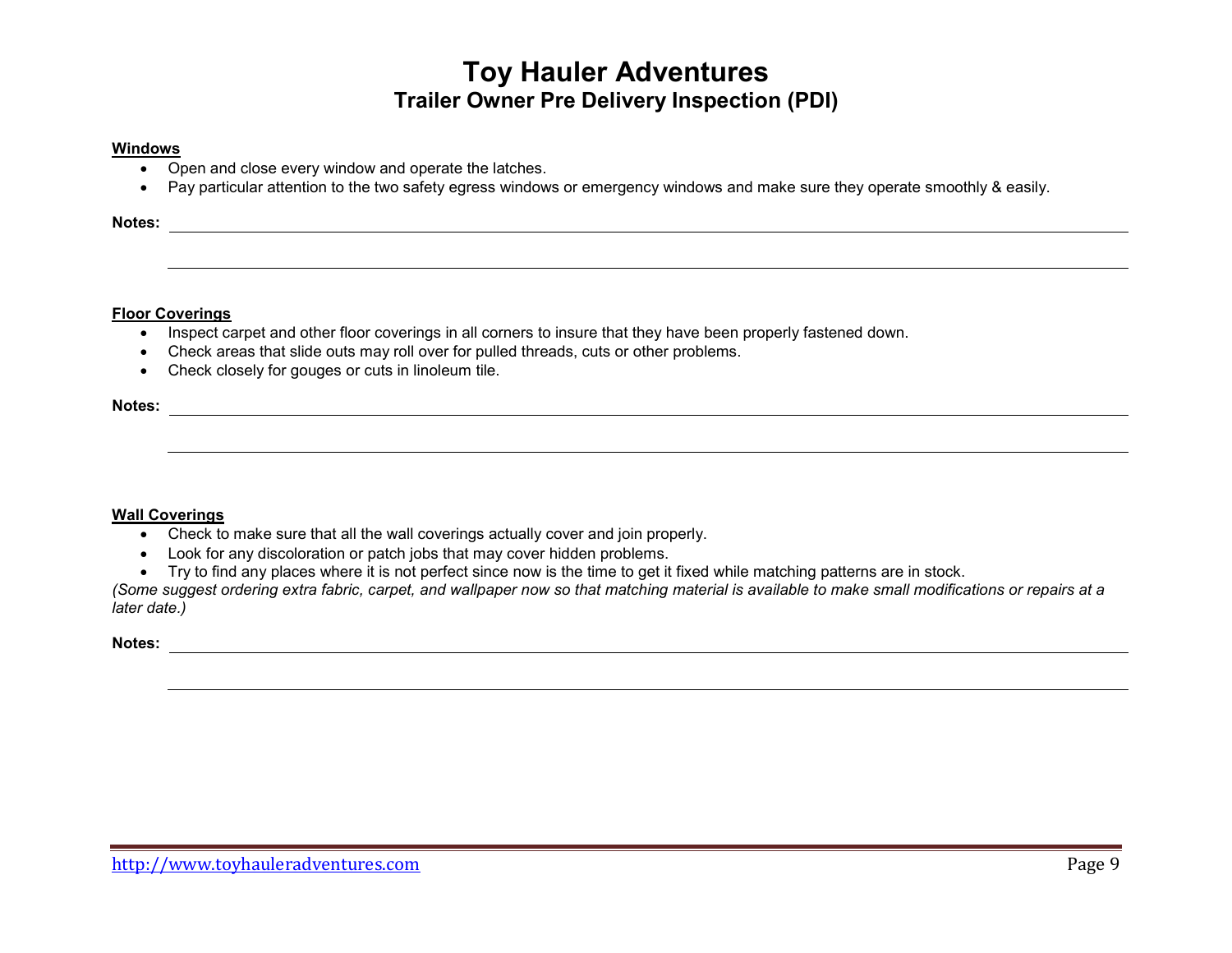# **OPERATION TEST OF ALL HOUSE SYSTEMS**

You should be about two hours into to the PDI by now and you are ready to test all of the house type systems.

#### **Shore Power System**

- Now is the time to connect up to shore power.
- Pull out all of the AC cord, confirm the length and inspect the plug for proper attachment.
- Inside the unit, check any 110V lighting and switches.

*(If you have a 110V receptacle tester, check all outlets for proper wiring/polarity.)* 

- Find the GFI-protected outlet and test using the push button.
- Understand which receptacles "down stream" from the GFI are protected.

## **Any electrical problems here should be corrected immediately.**

**Notes:** 

### **Converter**

- Confirm the operation of the converter/charger that is installed.
- Turn on several interior lights to create a load for the converter and confirm no excessive converter noise or vibration.
- Have the PDI person explain the operation of the converter, the AC circuit breakers and the DC fuses.
- Make sure that there is a written list of the loads connected to each.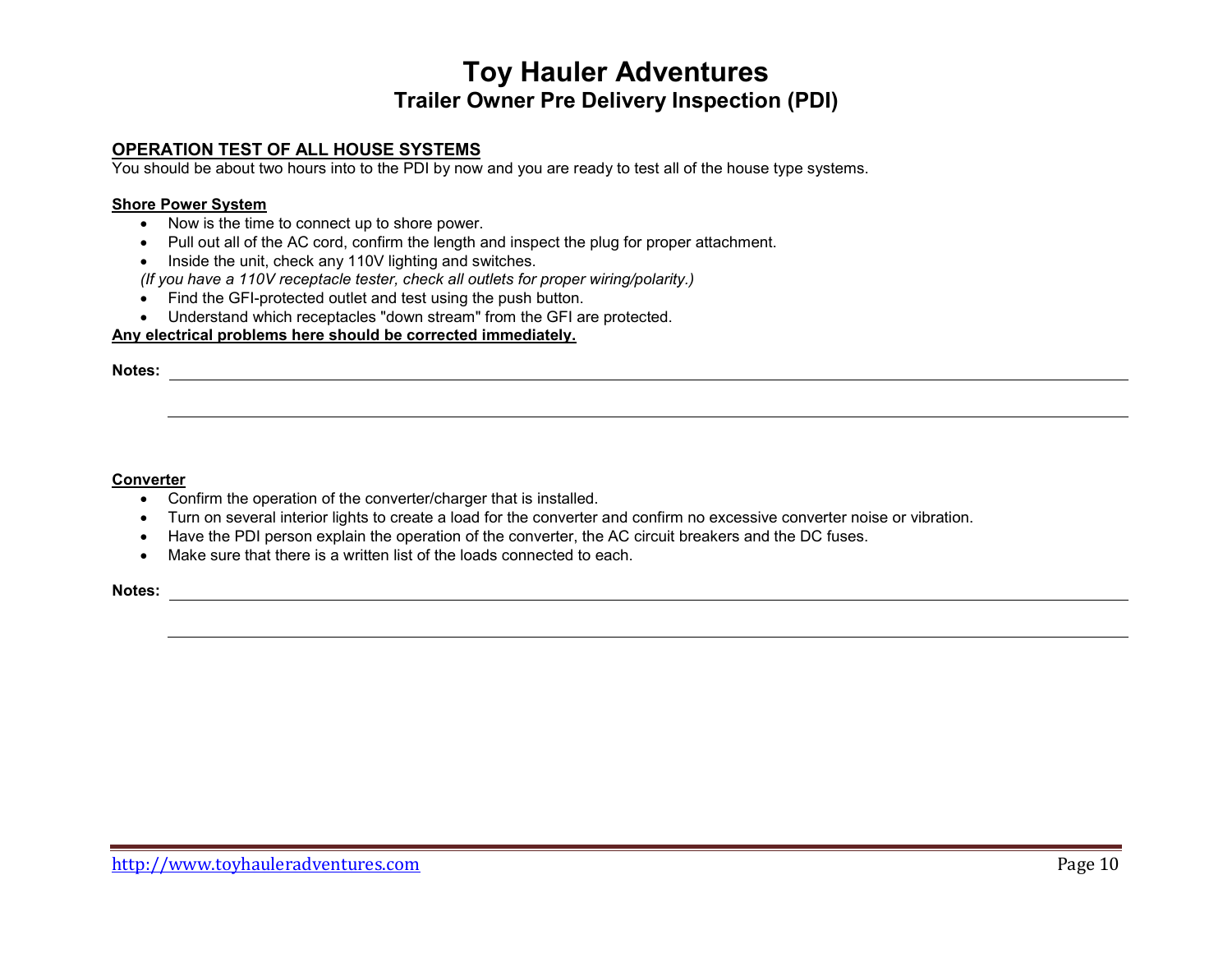#### **Water Pump**

- Your PDI person should have filled the fresh water tank, so now you can test the function of the water pump, if not, have them do so.
- After turning it on, you should hear it pump for several seconds, even up to a minute to create enough pressure in the system.
- If the pump does not shut off, then there is a problem.
- Run water in the kitchen and bathroom sink and notice that the pump will come back on until proper water pressure is restored.
- Now is the time to fix a noisy pump if it is vibrating or making any irritating sounds.

# **Notes:**

### **City Water System**

- Turn off the pump, connect up to city water (use a regulator if overly high pressure is suspected) and confirm that the connection works correctly
- Look for leaks under sinks and confirm the operation of all fixtures.

#### **Notes:**

## **Tankage**

- Re-fill the fresh water tank if necessary and run water into the gray tank to verify the gauge reading and that there are no leaks.
- Filling the gray tank until water comes up in the shower will make it easier to find leaks inside & out.
- Do the same thing to the black water tank, including filling so that water comes up inside the toilet. Check for leaks (if the toilet is installed correctly, there will be no leaks!) You can fill the black water tank by using the tank flushing system (if fitted), by using a garden hose adapter for the sewer connection (through a backflow preventer) or by bringing the water hose inside and filling the tank through the toilet. This last method can be a little cumbersome, and I don't recommend unless you've done it before.
- Check the gauges for accuracy while you are filling
- Now is the time you want to find leaks if there are any.
- Drain the gray and black water tanks using the sewer hose or the garden hose adapter.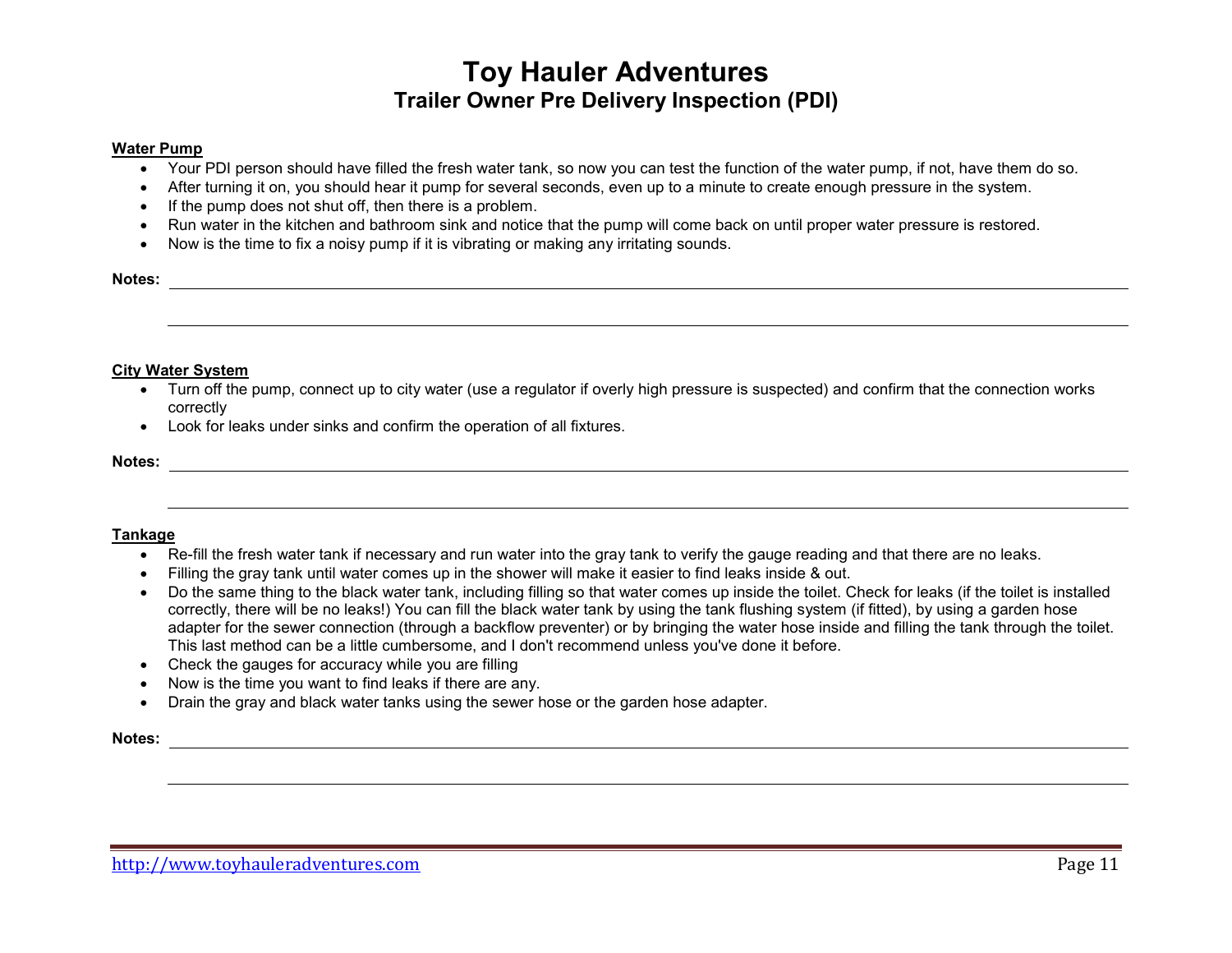#### **Water Heater**

- Try the water heater on propane first.
- A few seconds after you turn it on, you should hear the click of the igniter and the small pop when the burner lights.
- The red light should stay on until that process happens.
- If it does not ignite, then there is a problem.
- Turn the AC element in the water heater (if connected) and confirm operation.
- Make sure you know the location of the electrical switch at the water heater and the correct operation of the interior switch.
- If your unit is so equipped, understand the operation of the bypass valves for winterizing.
- Confirm that hot (or warm water depending on how long the water heater has been on) comes out of the hot tap at the various sinks.

# **Notes:**

#### **Furnace**

- Understand the operation of the thermostat that controls heating and sometimes the air conditioning.
- Turn the furnace on and set a temperature demand that is at least 10 degrees hotter than ambient temperature. In about 30 seconds, you should hear the furnace fans come on. Shortly thereafter you should hear the click of the igniter and the sound of the burner. If not then there is a problem. It could also be taking a while for propane to get to the heater, so don't dispair.
- Let the furnace blow and you should get hot air at about 110 degrees coming out of all vents. Check each one.
- Now turn the furnace down and the hot air will gradually turn cooler and the fans will eventually stop after the furnace has cooled sufficiently.
- During this process have someone with a good nose checking for any smell of material getting too hot, or exhaust coming out.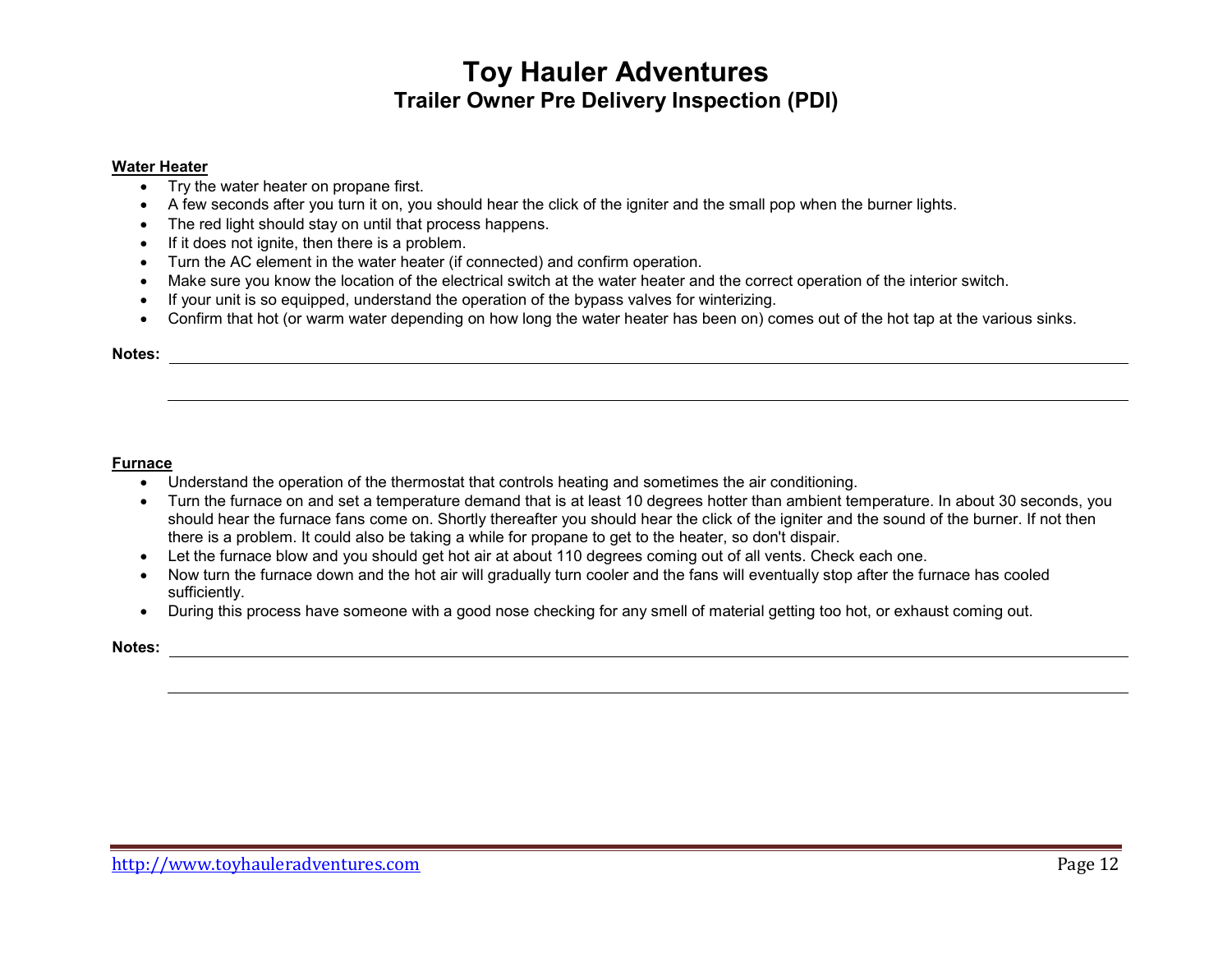### **Air Conditioners**

- Some air conditioners also have a heat strip or heat pump feature so now is the time to verify these functions.
- Turn on the air conditioner.
- After a couple of minutes, cool air, 20 degrees cooler than ambient, should be coming out of the registers.
- If you unit has ducting in the ceiling, make sure a good airflow comes out of each register.
- Learn how to clean the filters at this time.

**Notes:** 

### **Propane and Carbon Monoxide Alarms & Smoke Detector**

- Now is a good time to check the function of these alarms.
- The PDI person should have a small canister of gas that can be sprayed at the alarm to test its operation.
- Have them perform this test while you watch and learn how the alarms work.
- Confirm that there is a new battery in the Smoke Detector (write the date on it for reference)
- Activate the test button to check operation of the smoke detector. Understand how to turn it off.

# **Notes:**

### **Refrigerator**

- Most modern refrigerators work on propane or AC and have an automatic mode that gives preference to AC and then will switch to propane if AC power is not available.
- Understand the controls and the status lights and set the unit on propane. The RV may need to be unplugged for this to happen.
- Go outside to the refrigerator vent grill and make sure that the propane heating column is lit and heating.
- While the refrigerator grill is open, check to make sure the drain line is positioned for proper drainage.
- Set the temperature at the highest cooling setting, because setting it to lowest will typically cause the coils to collect moisture and ice up.
- Come back in about 10 minutes to feel that the coil/fins is actually starting to cool.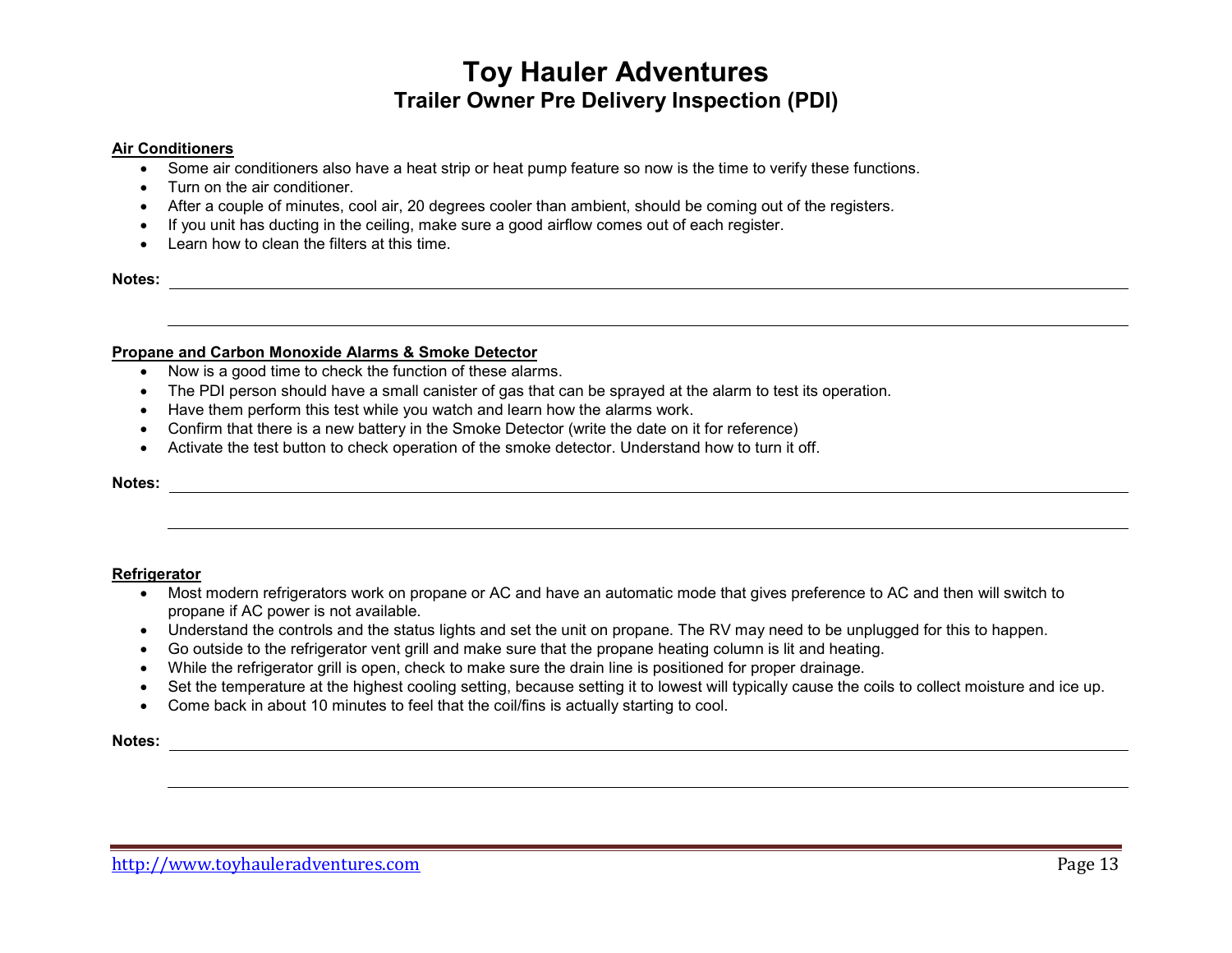### **TV VCR Antenna and Switching**

- For the most through test, bring a small AC/DC TV with you for the initial test.
- Review and understand the switching system that allows the selection of viewing channel on the front and rear TV.
- Raise the TV UHF/VHF antenna (and satellite dish/dome if equipped) and learn how to turn on the amplifier and the DC outlet.
- Find out the power rating of the DC outlet and compare it to the load of the equipment you will connect to it.
- Activate the control on the front TV that scans for local stations.
- Learn how to rotate the antenna (and satellite dish/dome if equipped) to maximize the quality of the picture.

# **Notes:**

### **Air Vents**

- Test the operation of kitchen and bathroom air vents making sure they open and turn on properly (if powered). Verify that they retract and close tightly.
- Check any other vents for proper operation.

## **Notes:**

### **Microwave**

- Put a cup of cold water in the microwave and set the timer for 5 minutes.
- The water in the cup should boil in less than 5 minutes.
- Make sure there are no unusual sounds coming from the Microwave.